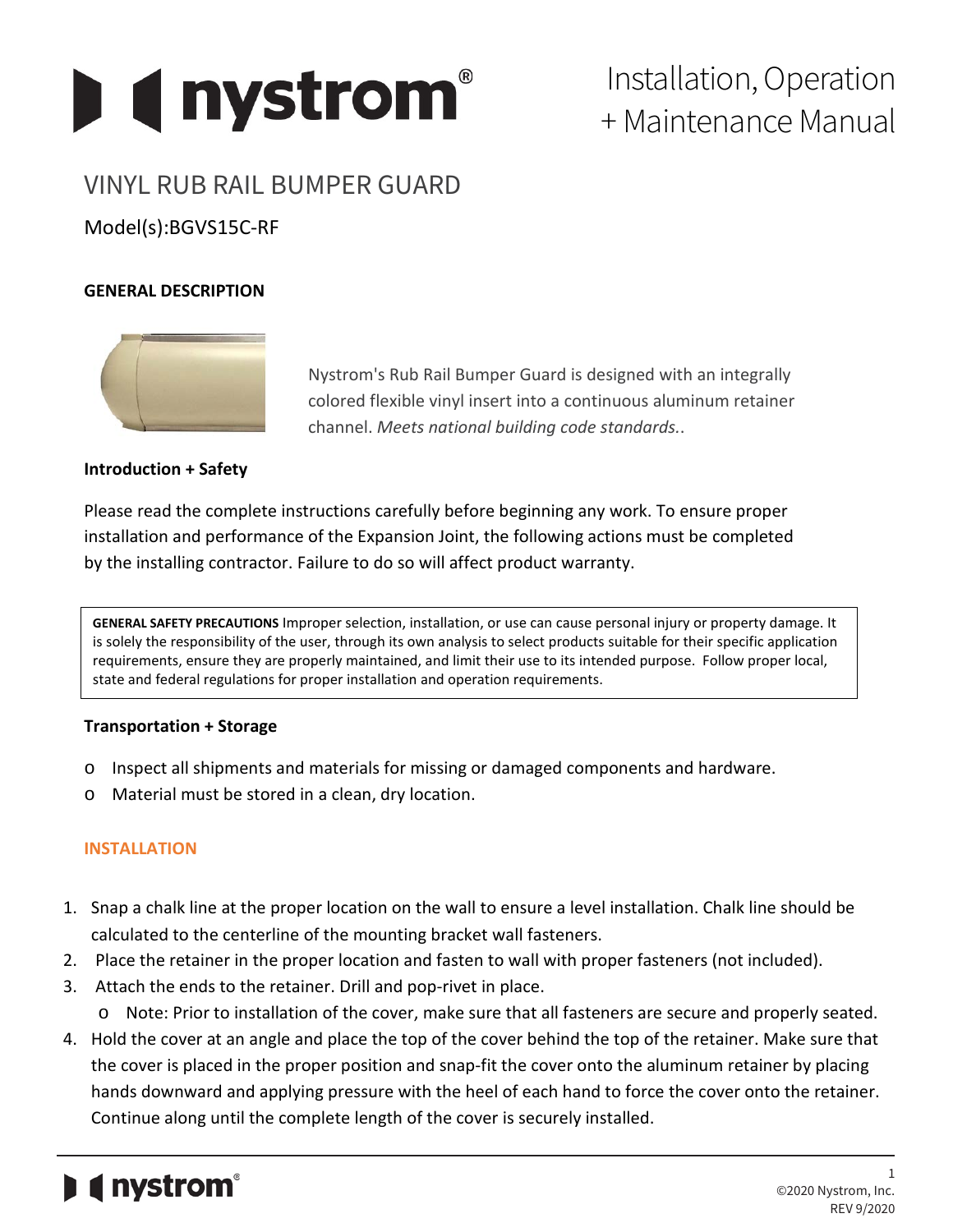o Note: Cover Material is provided in 20'-0" stock lengths to be cut in the field. An 80-100 tooth, carbide tip saw blade or equivalent is recommended for cutting the material to minimize chipping. It is recommended that the cover be cut slightly oversize to provide proper alignment between the end caps.

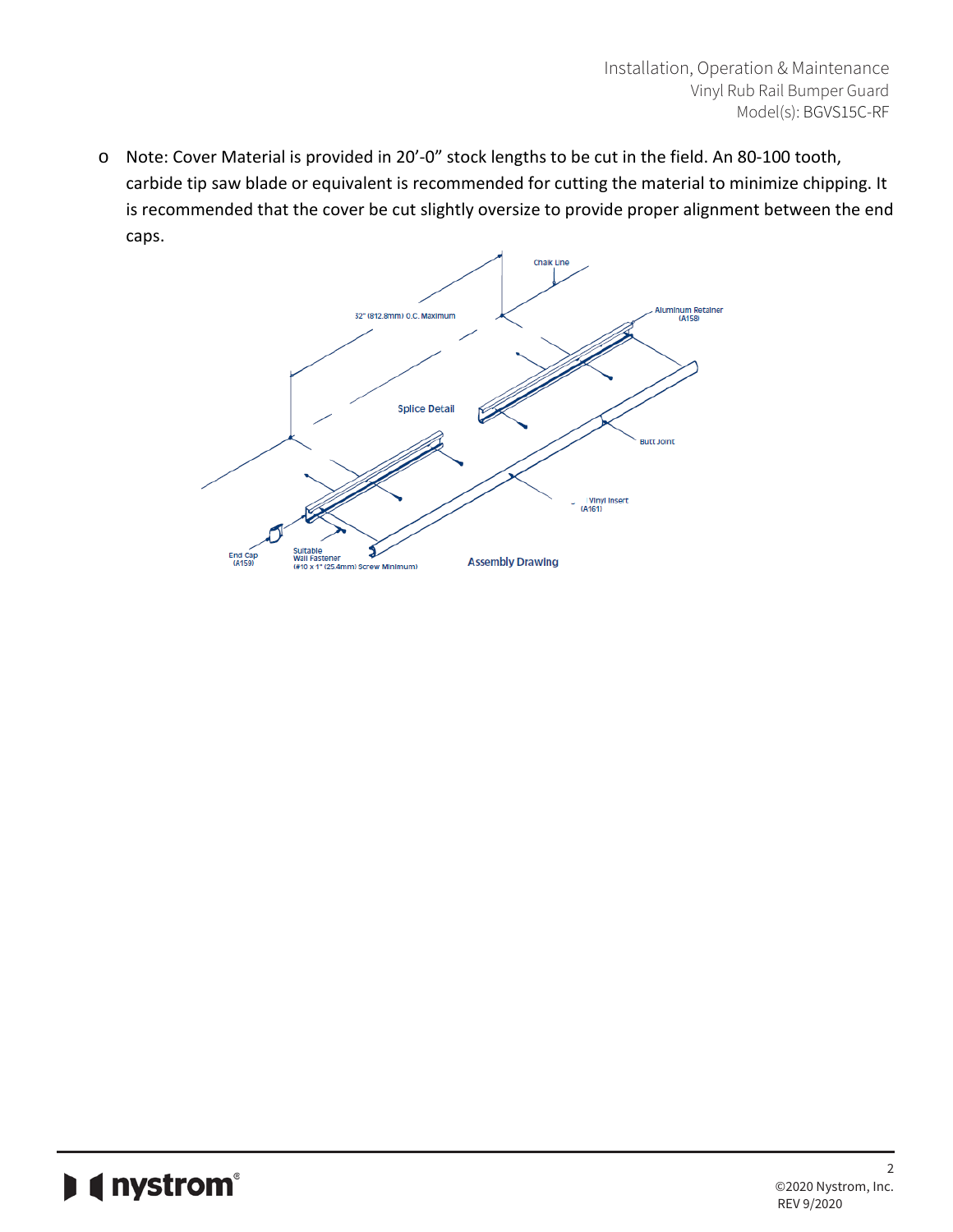#### **Installation Dimensions for BGVS15C-RFM**